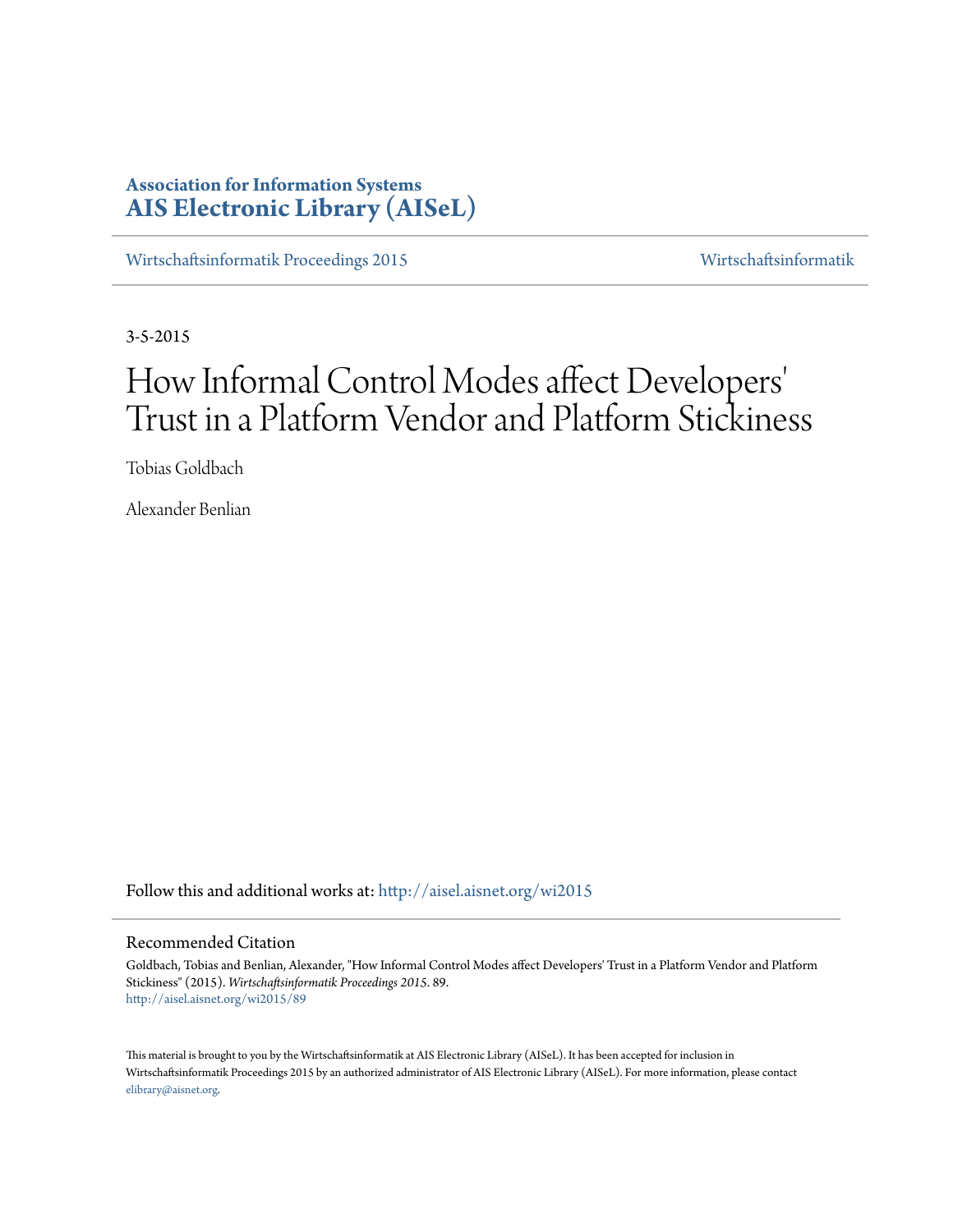## **How Informal Control Modes affect Developers' Trust in a Platform Vendor and Platform Stickiness**

Tobias Goldbach, Alexander Benlian

Technische Universität Darmstadt, Chair of Information Systems and E-Services, Darmstadt, Germany {goldbach, benlian}@ise.tu-darmstadt.de

#### **Abstract.**

Although IS literature is quite rich on analyzing control modes in interorganizational relationships, there exists quite sparse empirical work on the effects of control modes on the relationship between a platform vendor and thirdparty developers in software-based platform ecosystems. Drawing on IS control literature and trust theory, we conducted an online survey with 125 game developers of the online gaming platform Steam, in which we examined the perception of clan and self-control mechanisms and how they influence developers' trust in the platform vendor and their intention to stick with the platform. We demonstrate that clan control positively impacts both trust and stickiness, while self-control only affects the latter. Further, our results show that developers' trust in the platform vendor serves as a mediator explaining the mechanisms of why clan control positively affects platform stickiness.

**Keywords:** Software Platforms, Informal Control Modes, Trust, Stickiness

## **1 Introductions**

By empowering third-party developers to complement functionalities and applications to a core software product, software-based platforms have become a promising and growing approach in the software industry to develop and distribute software [1]. The ecosystem of such platforms includes the platform vendor, numerous third-party developers and the platform users. Although such platforms exist since the early days of personal computing, where developers provide software and add-ons for operation systems and system software, like Microsoft Windows and its office-suite [2, 3], new and innovative software-platforms have emerged in the mobile and online context [1].

Apple for example, a platform where developers can develop and sell mobile apps, has experienced a massive overall growth in recent years. This is reflected in six million registered app-developers, more than one million active apps and revenues of 10 billion dollars from their App Store sales in 2013 [4, 5]. The game distribution and social network platform Steam is on its way to replace the old game retail selling system, while competing platforms struggle to grow in the same market [6]. These mobile and online platforms and their ecosystems have already been acknowledged several times as a significant novel research opportunity for IS research (e.g., [1, 7]).

<sup>12&</sup>lt;sup>th</sup> International Conference on Wirtschaftsinformatik,

March 4-6 2015, Osnabrück, Germany

Goldbach, T.; Benlian, A. (2015): How Informal Control Modes affect Developers' Trust in a Platform Vendor and Platform Stickiness, in: Thomas. O.; Teuteberg, F. (Hrsg.): Proceedings der 12. Internationalen Tagung Wirtschaftsinformatik (WI 2015), Osnabrück, S. 1328-1342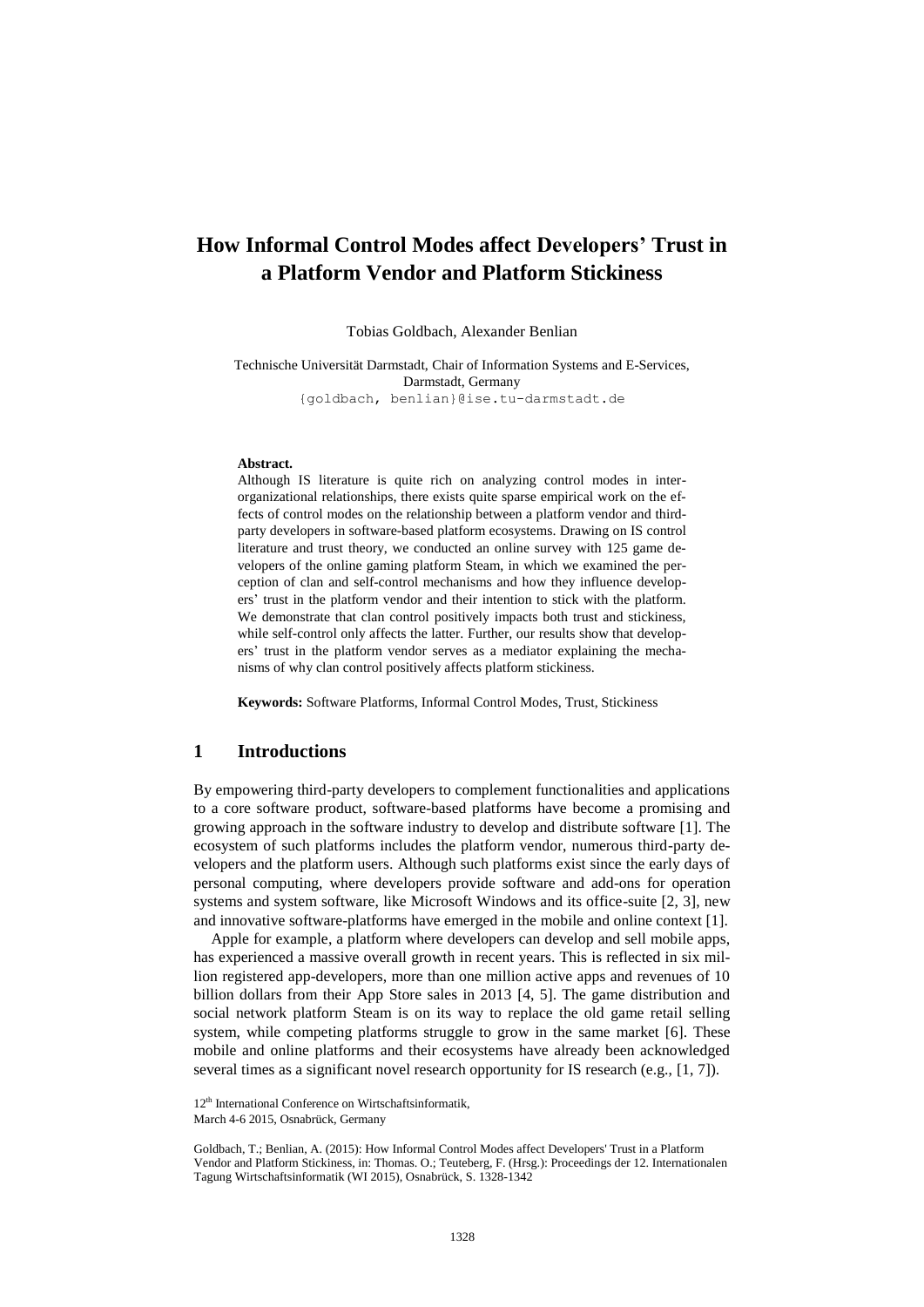Control theory [8] has often been invoked in order to analyze and explain the coordination and alignment between two parties, and control modes are an integral part of platform governance [1]. While formal control (i.e., process and outcome control) relies on written contracts and regular observations, informal control (i.e., clan and self-control) is exercised with social or people strategies by cultivating shared interests and values and by encouraging self-regulation. Informal control is of primary interest to our study, given that the relationship between a platform vendor and thirdparty developers is less hierarchical and more dependent compared to traditional software development contexts, which makes the implementation of informal control more promising than formal control [9-11]. There are two main reasons for this:

First, the relationship of a platform vendor and third-party developers is less hierarchical, because interests and goals, like increasing the platforms' customer base and generating revenues, are not necessarily incongruent. Therefore, the intention to engage in opportunistic behaviors is less prominent and the need of strict supervision and alignment from one side less necessary [11]. Further, software platforms are more open [12] and the myriad of third-party developers would make it prohibitively costly and time consuming to command and supervise each single software project.

Second, both parties rely heavily on each other in order to perform successfully [13]. On the one hand, a platform provides resources and tools for development and distribution of third-party software, and offers access to the platform's customer base [14]. Developers hence have to trust the platform vendor that these crucial resources will continuously be provided. On the other hand, the success of a platform is prominently determined by having enough developers offering applications on one side to attract customers on the other and vice versa [15]. Consequently, platform vendors depend on developers' intention to become loyal members of the platform ecosystem. Given that trust and loyalty are essential parts of relationship quality [16] and an enduring and cooperative relationship between a platform vendor and developers is crucial for a healthy ecosystem [17], we will further focus on developers' trust in a platform vendor and on stickiness of a platform.

Two major research gaps on control modes and trust are particular noteworthy. Previous studies have widely examined control modes within organizations (e.g., [18, 19]) and between organizations (e.g., [20, 21]) and have largely focused on formal control modes (e.g., [20, 22]). However, there is still little understanding about the effects of informal control modes in online platform contexts. Further, previous work on the interplay of control modes–either formal or informal–and trust have found conflicting results about whether the constructs are negatively or positively connected (e.g., [23, 24]). Studies have, for example, analyzed the interplay of control, trust and risk in strategic alliances [23], the effects of ideology tenets on team effectiveness through trust in open source development [25] and the coevolution of trust, control and learning in joint ventures [26]. Despite significant research in this area, effects of informal control modes on trust in platform settings has remained underexplored [1].

The purpose of this paper is therefore to understand how informal control modes, i.e. clan control and self-control, affect third-party developers' trust in the platform vendor and stickiness of a platform. In the next section, we lay out the theoretical background of this paper, followed by our research hypotheses. We describe our re-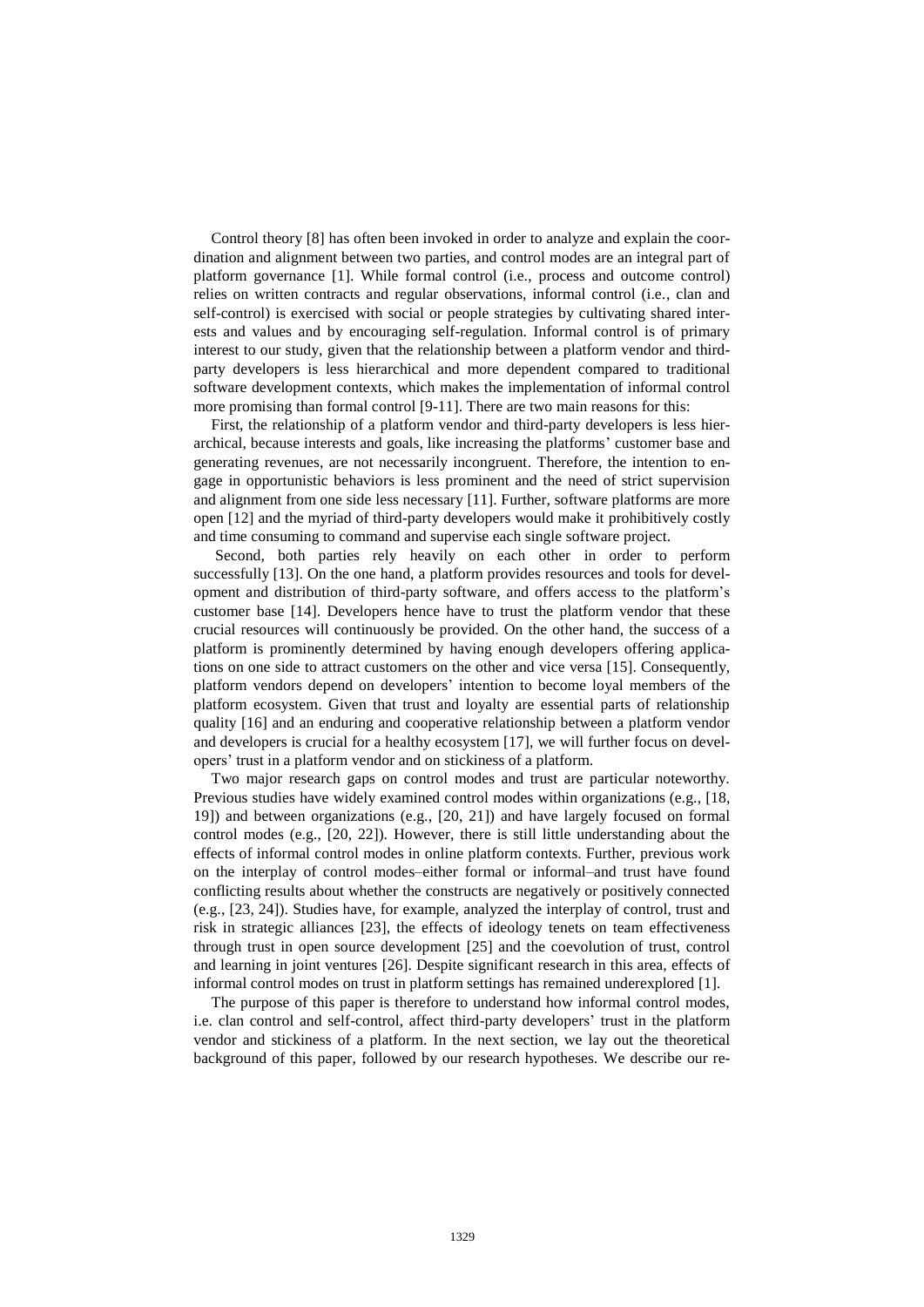search methodology in section 4 and present the results of an online survey with 125 game developers of the Steam platform in section 5. In section 6, we discuss main findings, implications and limitations, and conclude the paper with final remarks.

## **2 Theoretical Background**

#### **2.1 Trust in a Platform Vendor**

Despite widespread agreement of the importance of trust in human interactions, previous research has defined and conceptualized trust in a variety of ways [27, 28]. In IS literature, a commonly used definition is the willingness of one party (the trustor) to be vulnerable to the actions of another party (the trustee), based on the expectation that the other party will perform a particular important action [29]. While most conceptualizations aim at trust in interpersonal relations, trust in online contexts is often based on trust in organizations [30]. For instance, customers may trust an online shopping website for purchasing products, or third-party developers place their trust in a platform vendor or in a software platform as a collective actor.

Three dimensions are constantly used in e-commerce literature for characterizing trust, i.e. the beliefs in the competence, integrity and benevolence of the trustee [28, 29]. In a platform context, competence refers to the developer's perception of the ability and knowledge of a platform vendor to perform needed actions and to show expected behaviors. Developers for example expect from a platform vendor to have knowledge about providing a technical infrastructure, to have the ability to attract customers and to promote the platform with its products. Integrity is the perception that a platform vendor will act ethically and adhere to announced or expected principles and promises. Developers for example believe that a platform vendor provides promised resources and development tools and places products in the platform's store [equitably.](http://www.dict.cc/englisch-deutsch/equitably.html) Finally, benevolence refers to the beliefs that a platform vendor will generally *do good* and will not behave merely opportunistic. A platform vendor may, for example, demonstrate benevolence by showing empathy towards developers' concerns and needs, which in turn may reduce uncertainty on the developers' side.

#### **2.2 Platform Stickiness**

As a crucial platform-related outcome, third-party developers' loyalty towards a platform, i.e. their willingness to constantly participate in and stick with a platform over time, has been shown to maintain a healthy platform ecosystem [17]. Accordingly, platform stickiness is a crucial performance factor that indicates a persistent and loyal relationship between a platform and its developers. Based on Zott et al. [31], we define platform stickiness as the ability of a platform to retain third-party developers on their platform, which is reflected in developers' intention to continue contributing to a platform ecosystem. When developers continue to develop and update apps for the platform and to engage in the platform community, they usually contribute to the platform's productivity, robustness and innovative capacity [15, 17]. By contrast,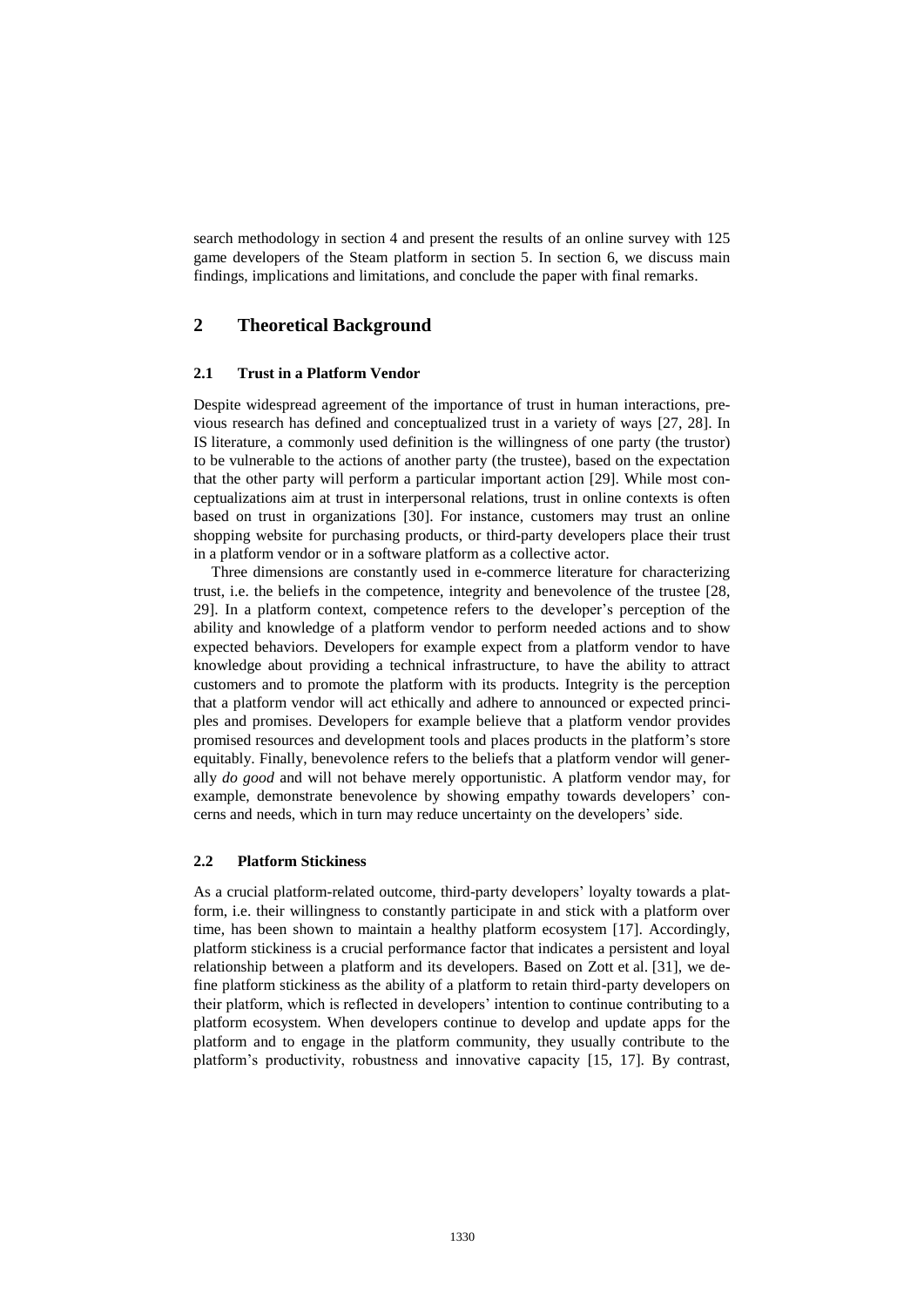when developers switch to a rival platform, they are likely to destabilize the abandoned platform ecosystem through the drain of knowledge and expertise. Even worse, rival platforms and their customer bases may benefit from the influx of developers and their apps, which may ultimately tip network effects in favor of rival platforms.

### **2.3 Platform Control Modes**

According to control literature (e.g., [8, 32]), control refers to a controller's attempts by which he or she influences an individual or an individual group (the controlee) to act in accordance with the objectives of the controller. Control modes can be subdivided into formal control and informal control. Formal control, can be further split into output and process (or also called behavior) control. With output control, controllers pre-specify output requirements and performance targets as objectives, which are then monitored, evaluated and accordingly rewarded. By contrast, under process control, specific procedures and methodologies are pre-determined, while characteristics of outcomes are free to be chosen by the controlee.

Informal control is categorized into clan control and self-control [8, 32]. Through clan control, controllers are able to minimize the differences between controlee's goals and their own strategies, by promulgating common values, beliefs, and behaviors. Members of a group of controlees therefore usually commit themselves to these mutual values and beliefs and thus often adopt comparable processes with similar performance outcomes. Clan control may lead to a sense of cohesiveness among clan members, which in turn facilitates self-regulatory mechanisms on a group level (e.g., monitoring, evaluating and correcting each other) in accordance with shared values and beliefs. In terms of self-control, controllers encourage controlees to exercise selfmanagement and self-regulation by granting autonomy, providing tools for selfmanagement and structuring the work environment appropriately. Controlees can organize themselves, mostly make their own decisions and evaluate themselves based on their own performance. Thus, control lies in the hands of each controlee.

Currently, a variety of informal control mechanisms are observed on softwarebased platforms [1]. As an example for clan control, Apple positions its products, primarily through its promotional campaigns and branding strategies, as being innovative, well designed and for people with a trendy lifestyle, which is reflected in the design, usability and user experience of Apple products. Customers and third-party developers mainly share these norms and values, which in turn manifest themselves in the high-quality designs of third-party apps. Conversely, design regulations are mostly absent in Google's Android ecosystem and therefore developers individually decide on the look-and-feel of their apps, which is an example for self-control [11].

## **3 Hypotheses Development**

We first develop the hypotheses related to the effects of clan and self-control on trust in the platform vendor (H1) and platform stickiness (H2), followed by hypotheses related to the mediating role of trust (H3). The research model is shown in Figure 1.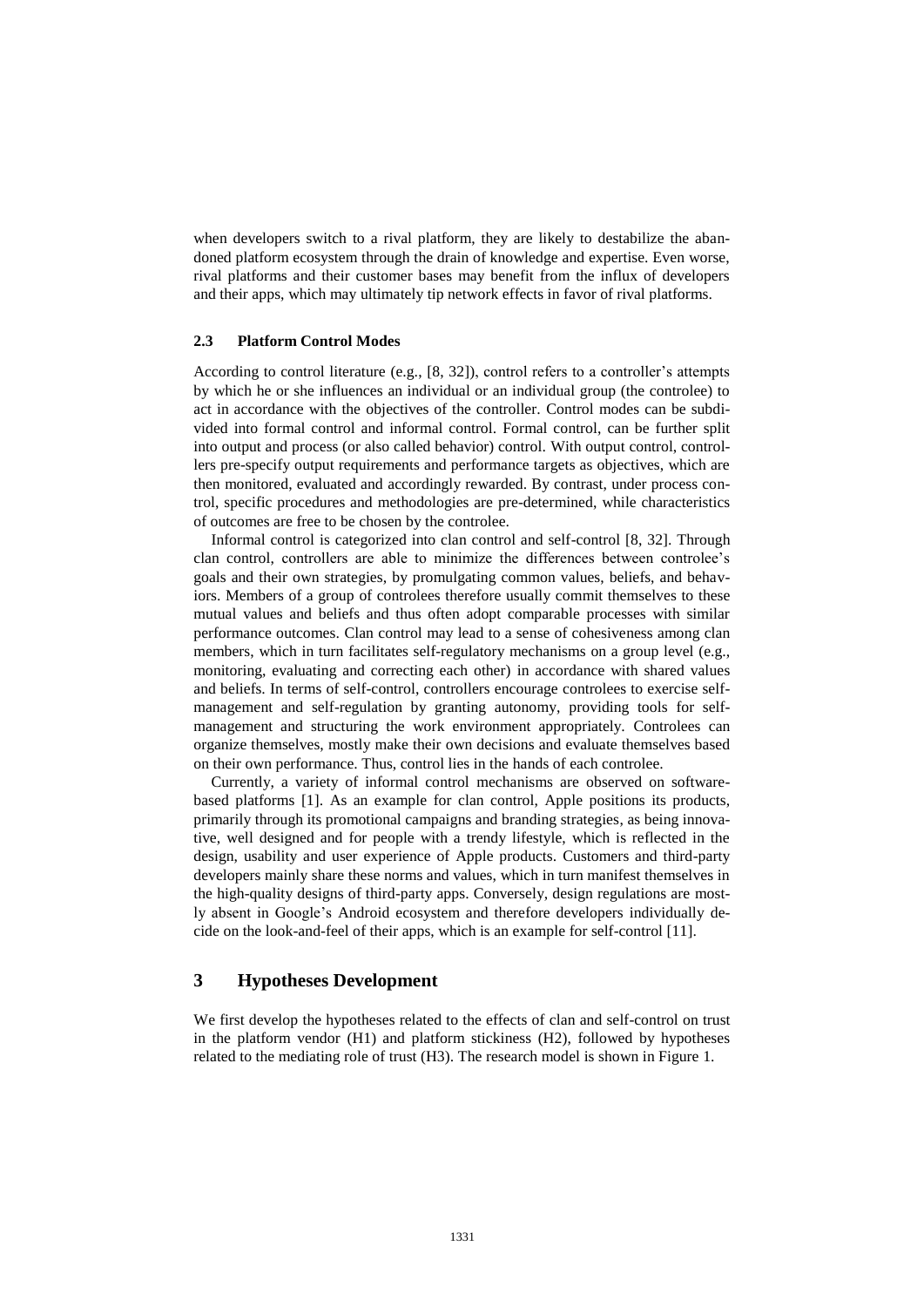#### **3.1 The Effects of Informal Control Modes on Trust in Platform Vendor**

By definition, clans rely heavily on trust [33]. With clan control mechanisms, controllers are able to minimize the differences between controlee's goals and their own strategies, by promulgating common values, beliefs, and behaviors. Carefully selecting and socializing members usually serves in identifying with shared beliefs and in adopting comparable goals and behaviors, which in turn often results in a group of individuals sharing these commonalities [8]. Strong clan cultures are likely to facilitate cohesiveness which in turn strengthens the willingness of controlees to trust the other party's benevolence [33]. Further, being certain that a partner will pursue shared goals instead of opportunistic interest usually leads to a higher confidence in the partner and the partners integrity [23]. Applied to the platform context, nurturing common platform values and cultivating shared goals might in turn also cultivate developers' trust in the platform vendor.

Self-control is based on self-management and self-regulating mechanisms. In order to implement self-control, controllers are granting autonomy to controlees without applying any other forms of regulation [8]. In view of the absence of regulation, granting autonomy requires a certain degree of trust in the controlees' intention to behave accordingly to the controller's interests and goals [21]. Given that trust is seen as a reciprocal concept, more trust by one party usually results in more trust by the other party [23]. Therefore, controllers being trusted to regulate themselves will increase their intention to trust the controlee. Against this backdrop, granting autonomy to developers in a platform setting may also lead to more trust in the platform vendor.

These arguments suggest that third-party developers will place more trust in a platform vendor, if higher levels of both clan and self-control are perceived. Accordingly, we hypothesize that: *H1a: Clan Control is positively related to Trust in Platform Vendor. H1b: Self Control is positively related to Trust in Platform Vendor.*

#### **3.2 The Effects of Informal Control Modes on Platform Stickiness**

Clan control is exercised to minimize differences between two parties in terms of their interests and goals by declaring common values, beliefs and behaviors [8]. On the one hand, clan control is therefore facilitating a sense of belonging and togetherness. Working for and with people with similar interests and mindsets and with common goals may lead to a homelike feeling along with loyalty and commitment to the group or company [23, 33]. On the other hand, shared visions and values are reducing the possibility of incongruent preferences and goals. Therefore, if a controlee agrees with the controllers' goals and beliefs and acts in similar ways, the risk of producing variances in outcomes of importance to the controlee is minimized [23, 33]. This lower risk and higher sense of belonging is in turn likely to translate into a higher intention to stay with the group. Applied to the platform context, if developers share similar values and goals with a platform, they may perceive lower risks and higher cohesiveness which in turn may result in a higher intention to keep contributing to the platform

As mentioned above, self-control is based on self-regulation through granting autonomy to controlees. According to self-determination theory [34], human beings'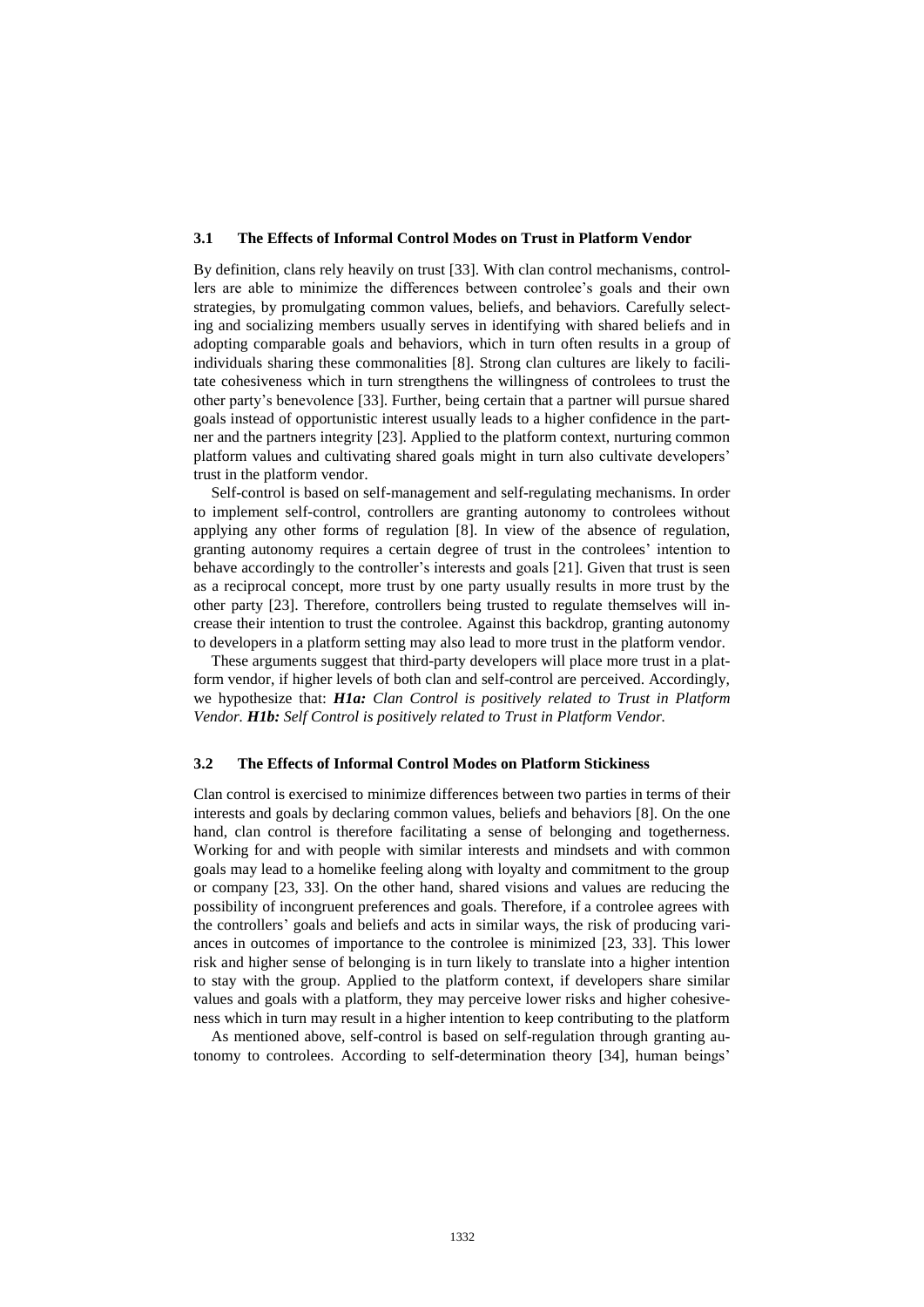perceptions of autonomy are related to higher intrinsic motivation, more creativity, higher self-esteem, less tension and a higher work satisfaction. Previous empirical research has shown that employees feel more satisfied with their working place in an organization, when they are not under permanent scrutiny, but feel more independent in pursuing their personal goals [35]. This higher autonomy under self-control in platform settings is also likely to translate into higher loyalty with and stickiness to the platform, given that developers feel more self-determined, satisfied and more committed to a platform. In contrast, reducing developers' autonomy may lead to lower intrinsic motivation, less satisfaction and thus in a lower intention to stick with the platform. Consequently, we suggest that third-party developers will have a higher intention to stick with a platform under a higher perception of clan control and self-control. *H2a: Clan Control is positively related to Platform Stickiness. H2b: Self-Control is positively related to Platform Stickiness.*

#### **3.3 The Mediating Effect of Trust in Platform Vendor**

Given the high importance and prevalence of trust for enduring relationships in platform ecosystems, we suggest that developers' trust in a platform vendor is one essential mediation mechanism explaining the effects of clan and self-control on developers' intention to stick with a platform. As studies have shown, trusting beliefs are transformed into perceptions that a trustee has attributes that can be relied on and that are beneficial for the trustor [27]. Trust frees the trustor from worrying about potential risks of doing business with the trustee and about the anxiety of being exploited. The resulting sense of secureness is likely translated into a comfortable feeling with and loyalty towards the other party along with an enjoyment in conducting business together [36]. A reduced perception of risks, caused by a higher level of trust to a business partner, strengthens the loyalty towards this partner [23]. If a business partner is trusted, additional exhaustive monitoring of changes in rules or procedures becomes unnecessary and therefore saves costs, time and energy [36] which also enhance the intention to keep cooperating with a partner. Moreover, according to e-commerce literature [37], trust in an online-seller and the resulting satisfaction with the seller usually leads to repurchase intentions. Applied to the platform context, if developers place trust towards a platform and believe in the platform's reliability, they may also perceive less risk, feel more secure and therefore enjoy working for and with the platform, which in turn may lead to a higher intention to contribute to the platform.

These arguments and previous empirical evidence suggest that a higher level of trust in the platform vendor will lead to a higher intention to stick with the platform. Further, given that fostering shared norms and values as well as encouraging selfmanagement may stimulate trust, we suggest that trust is a major explanatory factory of why clan control as well as self-control leads to higher platform stickiness. In other words, clan control and self-control will lead to a higher stickiness with the platform *because* of higher trust in the platform vendor. *H3a: Effects of Clan Control on Platform Stickiness are mediated by Trust in Platform Vendor. H3b: Effects of Self-Control on Platform Stickiness are mediated by Trust in Platform Vendor.*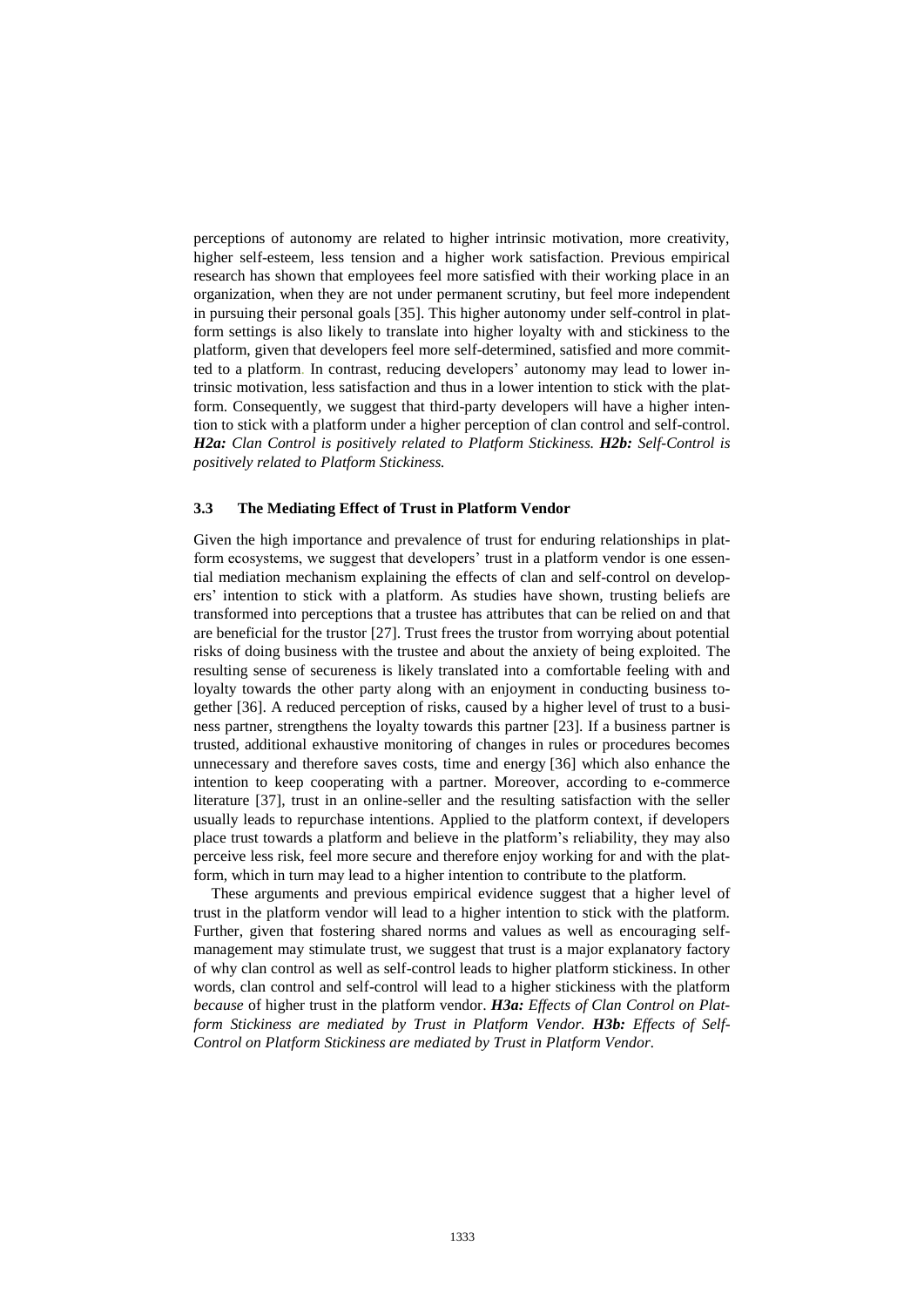

**Fig. 1.** Research Model and Hypotheses

## **4 Research Methodology**

-

#### **4.1 Data Collection and Sample Description**

In order to verify our hypotheses, we created an online survey instrument to collect empirical data with developers of the above mentioned online gaming platform Steam. Steam<sup>1</sup> is a typical two-sided software platform operated by Valve Corporation. The platform has more than 75 million registered users worldwide [6] and more than 1.000 developers (including professional and freelance game developers) who develop, publish and distribute over 3.300 games and even more game modifications (called mods) via Steam. Users are provided with installation and automatic updating of games on multiple computers, and community features such as friends lists, cloud saving, and chat functionality. Steam has introduced an initiative to support developers (called Steam Greenlight) and tools to simplify the developing and distribution process (called Steam Works). With the freely available application programming interface (API), developers can integrate many of Steam's functions, including networking and matchmaking, in-game achievements, micro-transactions, and support for user-created content. In order to develop, publish and distribute games via Steam, game developers have to follow specific procedures and adhere to specific rules and conditions that serve as typical control mechanisms by the platform.

To obtain the contact details of Steam developers, we collected the names of all third-party developers published on the Steam platform. After deleting duplicate names and no longer existing developers, we gathered e-mail addresses or identified contact forms and Facebook pages by visiting developers' websites. Via these channels, a link to the online survey questionnaire was sent to 870 developer studios,

 $1$  We ran a web crawler on http://store.steampowered.com in July 2014 to get the latest developer and game statistics.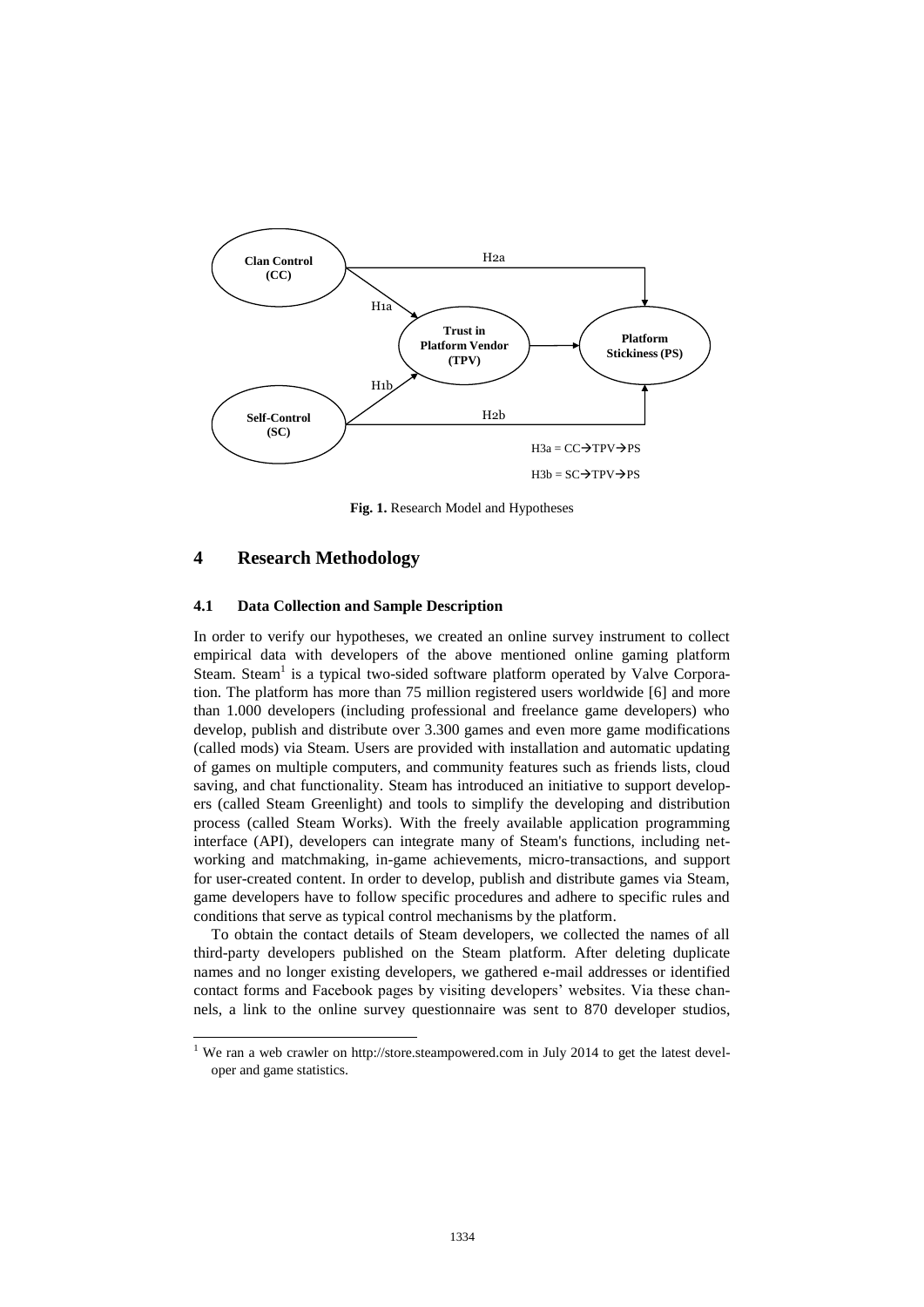along with a letter outlining the purpose of our research, ensuring confidentiality and anonymity of the responses, and asking to forward the survey to the lead developer who could serve as key informant to provide answers to our survey questions [38]. As a reward for participation, participants were entered into a lottery for a tablet, an e-book reader or Amazon gift cards. Furthermore, participants received a management report with the core results of the study.

After two follow-up reminders via e-mail, and after deleting responses because of missing and inconsistent values, we received 125 valid responses, resulting in a response rate of 14.4%. All participating developers were lead developers and represented a distinct development company. Nonresponse bias was assessed by verifying that early and late respondents were not significantly different [39]. Both samples were compared based on their sociodemographics and responses to principal constructs in the study, and t-tests between the means of the early (first 50) and late (last 50) respondents showed no significant differences ( $p > 0.05$ ). Overall, these findings indicate that nonresponse bias is unlikely to be a major issue in this study.

The majority of developers in our sample were freelance developers (73.4%) and were located in the US (34.5%), Canada (10.3%) and the UK (5.2%). Most developer companies had been founded after 2007 (69.9%) and employed between 10 and 49 people (70.4%). Most games published by the developing companies in our sample were indie games (70.4%), action (54.8%) and adventure (40%). The prices vary mostly between \$5US and \$20US. Almost 70% of the developers in our sample had more than 5 years of game development experience, while 67% had more than 1 year of experience with developing for Steam. Descriptive statistics are shown in Table 1.

| Number of employees in company: |         | Employment of developers:                    |        |
|---------------------------------|---------|----------------------------------------------|--------|
| < 10                            | $0.0\%$ | Professional game developer                  | 17.4 % |
| $10 - 49$                       | 70.4 %  | Freelance developer                          | 73.4 % |
| $50 - 250$                      | 24.3 %  | Hobbyist developer                           | 7.0 %  |
| > 250                           | 5.3 %   | Other                                        | 2.6 %  |
| Price range of Steam games:     |         | Years of experience in game development:     |        |
| $<$ \$5                         | 10.4    | less than 1 year                             | 1.7 %  |
| $$5 - $10$                      | 40.0    | 1 to 3 years                                 | 11.3 % |
| $$11 - $20$                     | 38.3    | 3 to 5 years                                 | 17.4 % |
| > \$21                          | 11.3    | 5 to 7 years                                 | 17.4 % |
| Game genres (multi-selection):  |         | 7 to 9 years                                 | 14.8%  |
| Action                          | 54.8%   | More than 9 years                            | 37.4 % |
| Adventure                       | 40.0%   | Years of experience of developing for Steam: |        |
| Strategy                        | 38.3%   | less than 1 year                             | 33.0 % |
| Roleplaying                     | 25.2 %  | 1 to 3 years                                 | 36.5 % |
| Indie                           | 70.4 %  | 3 to 5 years                                 | 19.1 % |
| Casual                          | 34.8%   | 5 to 7 years                                 | 8.7 %  |
| Simulation                      | 23.5 %  | 7 to 9 years                                 | 1.7 %  |
|                                 |         | More than 9 years                            | 0.9%   |

**Table 1.** Sample Descriptives  $(N = 125)$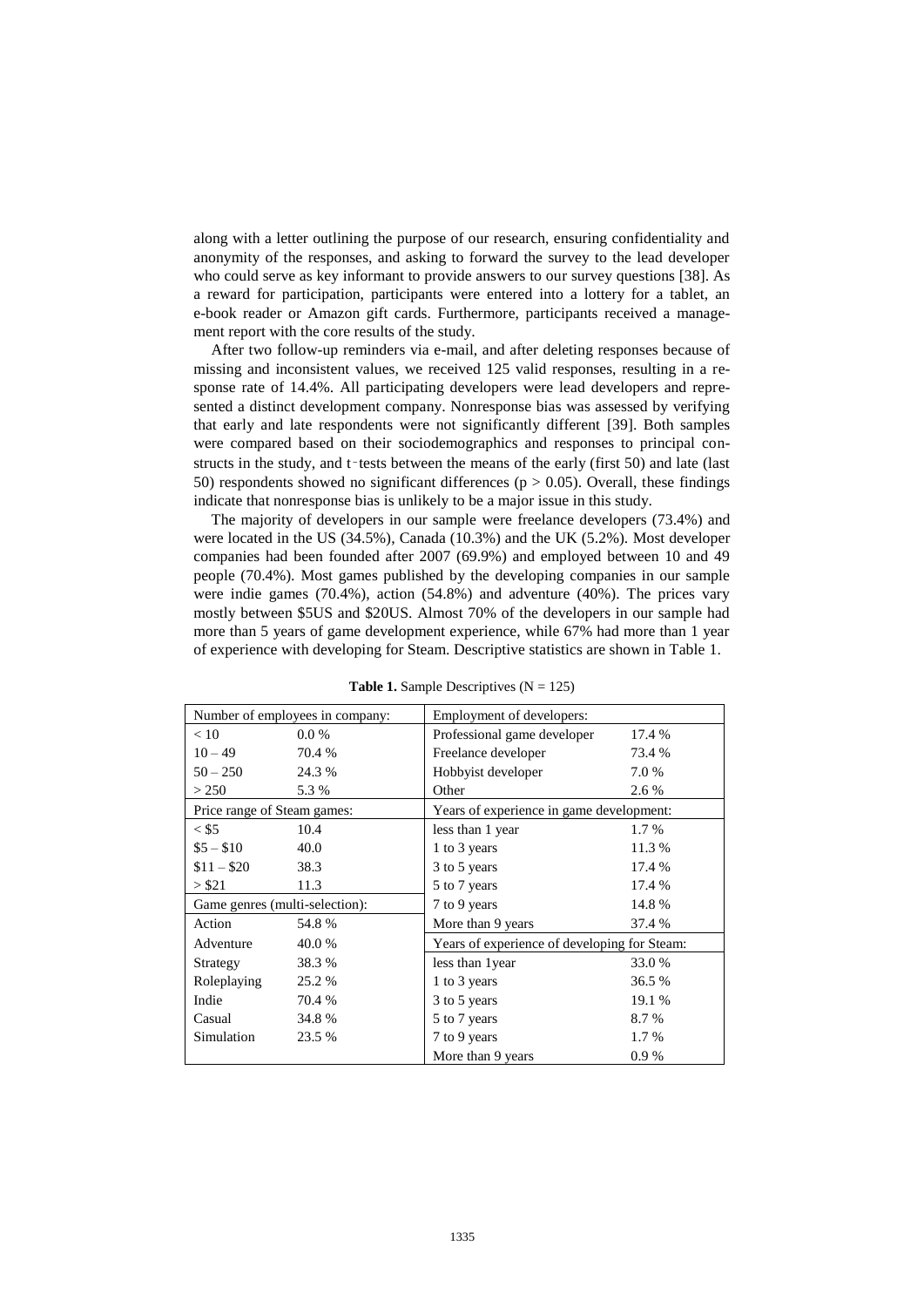#### **4.2 Measurement of Variables and Measurement Model Assessment**

All constructs in the survey instrument were based on established measures from existing scales in IS literature and adapted to the study's context with minor wording changes. Measures for clan control and self-control were adopted from Tiwana and Keil [21], based on control measures of Kirsch et al. [19]. We focused the clan control measurement on the understanding of the Steam platform's goals, values, norms and rules in order to capture developers' perception of clan control execution. During our qualitative pre-test phase, and because of the specific characteristics of the Steam platform compared to organizational clan control, we found this measurement more suitable for the Steam context. Measures for platform stickiness were adopted from the website stickiness construct of Dahui et al. [40] and adjusted to the general platform context. Given that the measurement model of trust has often been misspecified in IS research [41, 42], we modeled trust as a second-order formative construct, following the guidelines provided by Jarvis et al. [43]. We based our trust conceptualization on the trusting belief construct of McKnight et al. [28]. We included one item for each subdimension of trust (i.e. competence, integrity and benevolence), which was found to be appropriate [41]. All the questionnaire items were measured using a 7 point-Likert scale, anchored at  $(1)$  = strongly disagree and  $(7)$  = strongly agree. All of the items of the constructs and their sources are shown in Table 2 in the Appendix.

For analyzing measurement properties of a model with second-order factors in PLS, we followed the recommendations of Wang and Benbasat [44], by first analyzing the measurement properties of all reflective constructs. Next, we replaced our first-order constructs with their latent variable scores provided by SmartPLS, which then allows us to analyze the structural paths of the model.

The psychometric properties of the reflective measurement models were assessed by examining content validity, convergent validity, and discriminant validity of all latent constructs. In order to ensure content validity, we developed questions for indicators from previous research and performed a qualitative pre-test to check for ambiguities. Convergent validity was evaluated using three criteria recommended by Fornell and Larcker [45]: (1) all measurement factor loadings must be significant and above the threshold value of .70; (2) the composite reliabilities should exceed .80; and (3) the average variance extracted (AVE) by each construct must exceed the variance due to measurement error for that construct (i.e., AVE should exceed .50).

All loadings of the reflective measurement items on their respective factors were significant ( $p < .001$ ) and above .827. Composite reliabilities of the constructs were all above .937 and the values for AVEs for each construct ranged from .833 to .893. Therefore, all of our constructs fulfill these three criteria and met the norms for convergent validity. In addition, for satisfactory discriminant validity, the square root of the AVE from the construct should be greater than the variance shared between a construct and other constructs in the model [45]. Inter-correlation values between the latent variables are ranging between .303 and .601 and are therefore lower than the square root of the AVEs, providing strong evidence of discriminant validity. Hence, the constructs in our study represent concepts that are both theoretically and empirically distinguishable. In order to establish construct validity for our formative indica-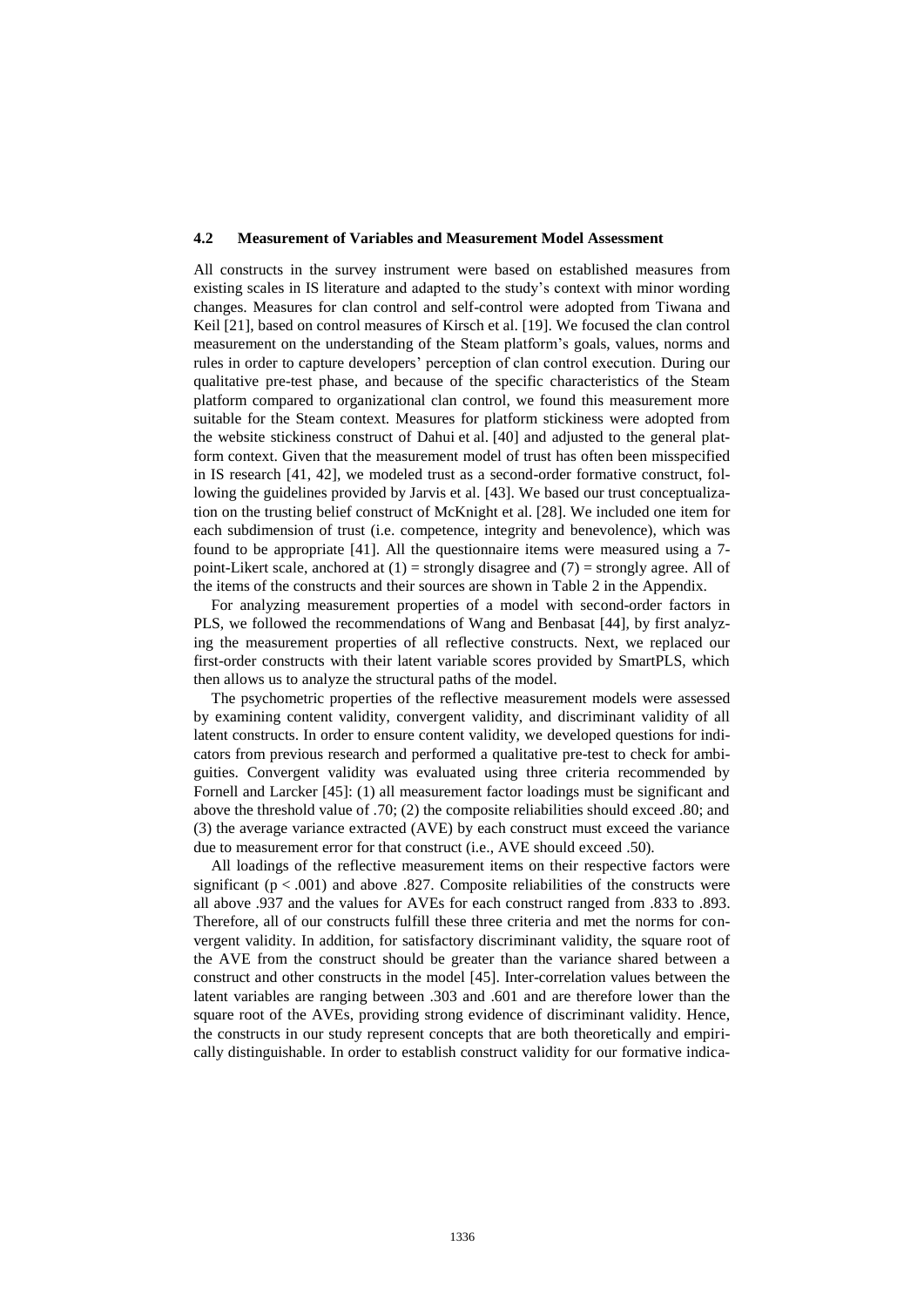tors, we relied on the approach of Ringle et al. [46] by ensuring that the indicator weights for formative constructs are roughly equal and all have significant t-values, which we were able to determine in SmartPLS for our formative items.

## **5 Data Analysis and Results**

We used structural equation modeling using partial least squares (PLS) to test our research model in general, and our mediation hypotheses in particular. PLS allows for simultaneous testing of the measurement model (the psychometric properties of the measurement scales) and the estimation of the structural model (the strength and direction of the relationship between the variables). PLS has an added advantage over covariance-based methods (e.g., LISREL) in that (1) it maximizes the explained variance of endogenous variables in the structural model [47], which enables us to understand the amount of variance explained in the constructs, such as trust in platform vendor or platform stickiness, and (2) PLS does not make distributional assumptions for the data [47]. We used the software SmartPLS 2.0 M3 [48] and a two-step procedure to examine our hypotheses. In step 1, we analyzed the direct effects of clan control and self-control on trust in a platform vendor and platform stickiness. In step 2, we introduced trust in platform vendor as a mediating mechanism into the structural model (by adding the path from trust to stickiness), following the recommendations by Preacher and Hayes [49]. The final results of step 2 are shown in Figure 2.

The structural model in step 1 successfully explained a considerable portion of variance in trust in platform vendor ( $R^2 = .279$ ) and platform stickiness ( $R^2 = .393$ ). Concerning the path coefficients, we found positive and significant effects of clan control on trust in platform vendor (β = .520; p < .001) and on platform stickiness (β = .510; p < .001), which is in support of H1a and H2a. Further, self-control similarly had a positive and significant effect on platform stickiness ( $\beta$  = .201; p < .05), while there was no significant effect on trust in platform vendor ( $\beta = .003$ ; p > .05). Therefore, H1b could be supported while H2b had to be rejected.

In step 2 of the PLS-SEM analysis, we assessed the results of the full path model including the impact of the mediator trust on platform stickiness. The variance explained in platform stickiness increased substantially  $(R^2 = .450)$  compared to the analysis in step 1, due to the significant positive impact of trust in platform vendor on platform stickiness ( $\beta = .282$ ; p < .05). Clan control had a significant indirect effect on platform stickiness via trust in platform vendor (β = .144, p < .01), while the direct effect decreased but remained significant ( $\beta = .358$ ,  $p < .01$ ). Therefore, trust in platform vendor partially (by 29.8 %) mediated the relationship between clan control and platform stickiness. Although self-control had a significant direct effect on platform stickiness ( $\beta = .192$ ; p < .05), we could not find a significant mediation effect on platform stickiness through trust, given that self-control had no significant impact on trust in platform vendor ( $β = .003$ ;  $p > .05$ ). Therefore, we had to reject H2a.

We also analyzed a full model including several control variables (i.e., developer employment, development experience, number of employees in company), but did not find any significant impact on trust or platform stickiness ( $p > 0.5$ ).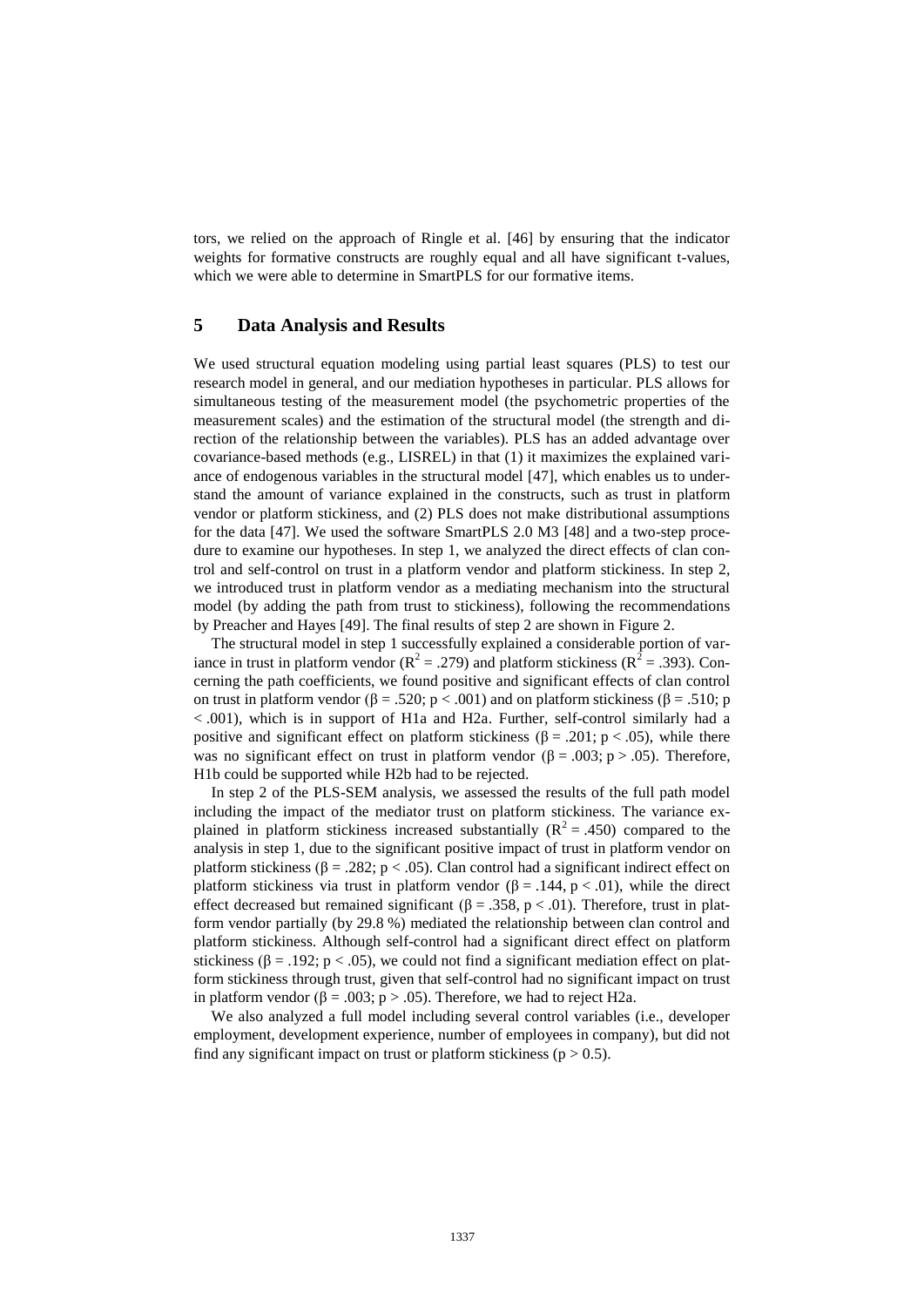

**Fig. 2. Results of SEM Analysis**

## **6 Discussion and Conclusion**

Two key findings can be derived from this study. First, our findings show that clan control positively impacts both trust in platform vendor and platform stickiness, while self-control only affects the latter. Working autonomously may therefore not sufficiently flourish developer's trust towards a platform vendor. Second, our results show that developers' trust in a platform vendor serves as a mediator between clan control and platform stickiness. Given that trust and loyalty are essential parts of relationship quality [16] and that an enduring cooperative relationship between a platform vendor and third-party developers is crucial for a healthy successful platform [13, 17], our findings demonstrate the high importance of informal control in platform setting.

#### **6.1 Theoretical and practical implications**

From a theoretical standpoint, our study offers a deeper understanding of the effects of informal control modes on third-party developers' trust in a platform vendor and platform stickiness in software-platform settings. We show in our study that clan and self-control positively affects developers' intention to stick with a platform, and that clan control leads to higher developer's trust in the platform vendor. The latter is in line with related findings in an open source setting [25]. Further, trust positively affects developers' intention to stick with the platform and therefore serves as an explanation of why clan control positively affects platform stickiness. Our study establishes the importance of informal control as a driver for third-party developers' trust and loyalty in platform settings. It thus contributes to IS control literature by studying informal control in a yet underexplored context and advances platform governance literature by highlighting the importance of informal control as central governance devices to shape trust-building and loyalty on platforms.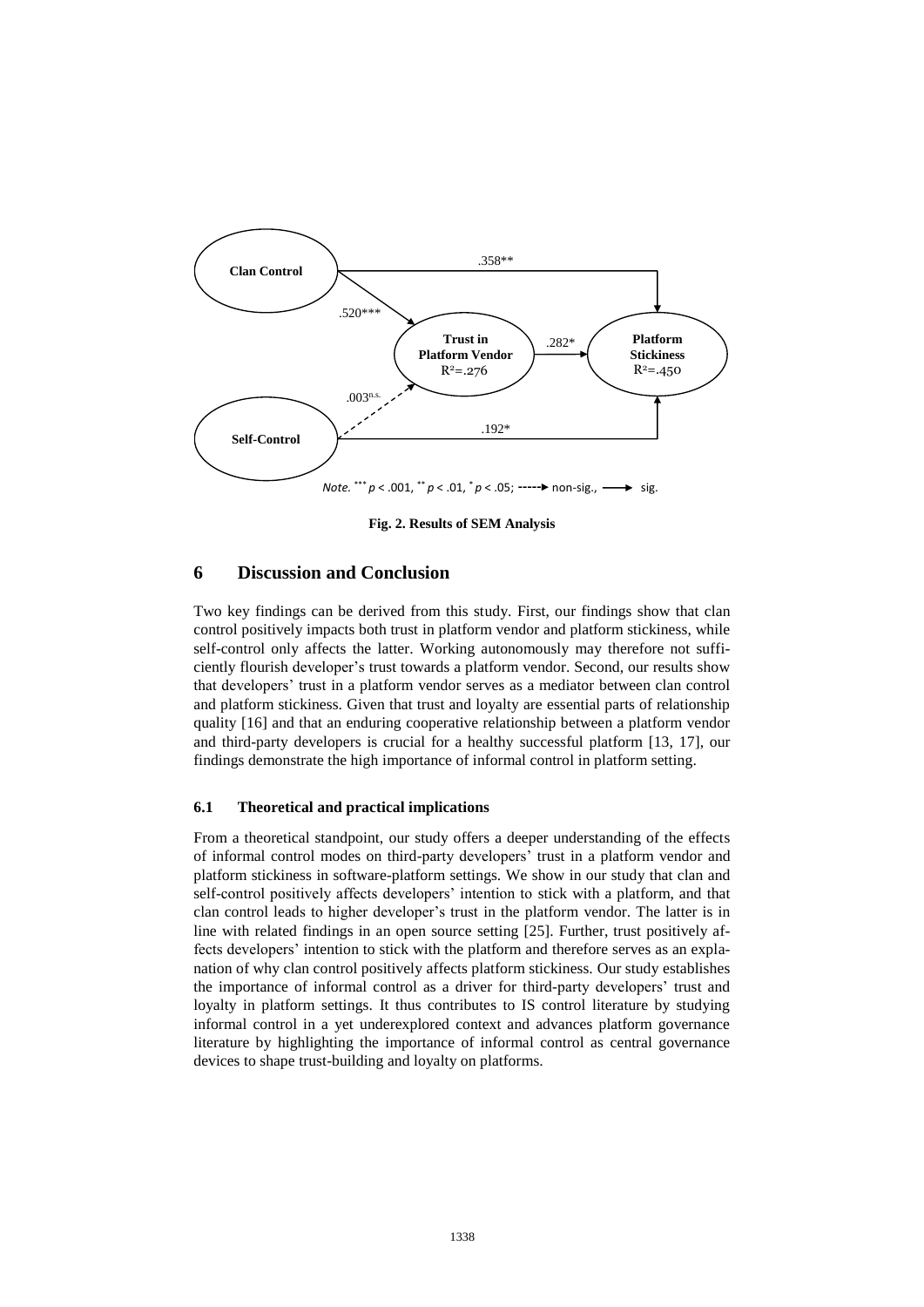Our results have also important implications for practice. First, platform vendors may increasingly focus on cultivating trust in their relationship with third-party developers by keeping in mind that satisfying developers' needs and expectations about the platform might strengthens their trust towards the platform. Platform vendors might, for example, continuously provide and expand prior agreed upon resources for development and distribution, along with solving technical difficulties and promoting the platform products. Second, implementing clan control mechanisms specifically affects developer's trust towards the platform. Platform vendors may promulgate and reinforce common values, beliefs and behaviors by publishing regular company newsletters and best practice solutions, and by arranging socialization processes and ceremonies, like developer-centric events and conferences (e.g., Apple's yearly Developers Conference in San Francisco). Further, encouraging self-management by granting more autonomy and structuring the work environment appropriately, platform vendors may additionally encourage developers to exert self-control which additionally contributes to developer's stickiness with the platform.

#### **6.2 Limitations and Further Research**

As a concluding reflection, we point out the main limitations of our study. First, the results of our study are based on a platform in an online gaming context. Such platforms may differ from mobile or social networking platforms, regarding implemented informal control modes and the interactions between platform vendors and developers. Additionally, because the sample consisted mainly of freelance developers with indie games, our results may not be representative for professional game development studios. Hence, issues of generalizability may exist. Future studies should focus on additional software-based platforms, like Apple's App Store or Google's Android ecosystem, with a more representative mix of hobbyist and professional developers to strengthen external validity. Second, we based our measurement of clan control mainly on the scope of understanding shared values, goals and rules. Future research could examine a broader view of clan control and community behaviors as well as explicitly examining the antecedents and impacts of sub-dimensions of trust [28] in order to provide a richer understanding of the role of trust and clan control in platform contexts. Third, future work may extend our research model by including other factors. We focused our study on informal control modes, while the effects of formal control modes (process and output) [8] may also lead to promising results. Likewise, other factors affecting cooperative relationships (e.g., empathy, security or autonomy) and other developer and platform-related outcomes (e.g., application quality, development costs or user count) may also enhance our research model.

## **6.3 Conclusion**

How can platform vendors create an enduring and cooperative relationship with thirdparty developers in order to work towards a successful platform ecosystem? By integrating control literature and trust theory, results of our survey study suggest implementing clan and self-control on platforms cultivates developers' trust in a platform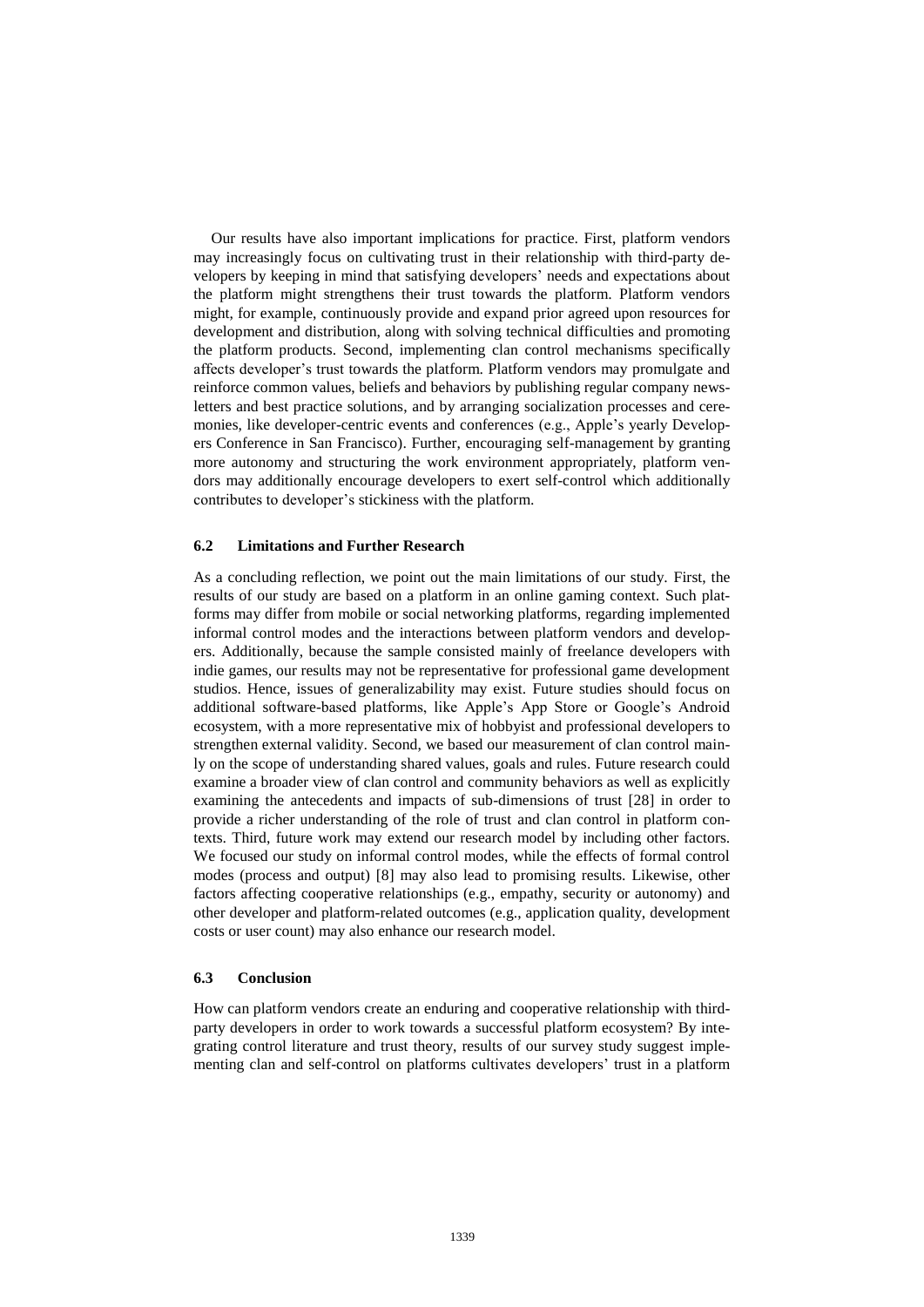vendor and stickiness with the platform. We believe that examining control modes as well as trust in platform settings is a rich avenue for future research, especially given that hitherto under-researched informal control modes are gaining in importance.

## **References**

- 1. Tiwana, A., Konsynski, B., Bush, A.A.: Platform Evolution: Coevolution of Platform Architecture, Governance, and Environmental Dynamics (Research Commentary). Information Systems Research 21, 675-687 (2010)
- 2. Boudreau, K.J.: Let a Thousand Flowers Bloom? An Early Look at Large Numbers of Software App Developers and Patterns of Innovation. Organization Science 23, 1409-1427 (2012)
- 3. Eisenmann, T., Parker, G., Van Alstyne, M.: Platform Envelopment. Strategic Management Journal 32, 1270-1285 (2011)
- 4. Apple, www.apple.com/pr/library/2014/01/07App-Store-Sales-Top-10-Billion-in-2013.
- 5. Macstories, www.macstories.net/news/the-numbers-from-apples-wwdc-2013-keynote/.
- 6. Techradar, http://www.techradar.com/news/gaming/steam-rises-again-to-75-millionactive-users-1215529
- 7. Wareham, J., Fox, P.B., Cano Giner, J.L.: Technology Ecosystem Governance. Organization Science Published online in Articles in Advance 13 Mar 2014, (2014)
- 8. Kirsch, L.S.: Portfolios of Control Modes and IS Project Management. Information Systems Research 8, 215-239 (1997)
- 9. Goldbach, T., Kemper, V., Benlian, A.: Mobile Application Quality and Platform Stickiness under Formal vs. Self-Control — Evidence from an Experimental Study. Thirty Fifth International Conference on Information Systems, Auckland, New Zealand (2014)
- 10. Kirsch, L.J., Ko, D.-G., Haney, M.H.: Investigating the Antecedents of Team-Based Clan Control: Adding Social Capital as a Predictor. Organization Science 21, 469-489 (2010)
- 11. Tiwana, A.: Platform Ecosystems: Aligning Architecture, Governance, and Strategy. Morgan Kaufmann, Burlington, Massachusetts (2014)
- 12. Benlian, A., Hilkert, D., Hess, T.: How open is this platform? The meaning and measurement of platform openness from the complementors' perspective. Journal of Information Technology (forthcoming), (2015)
- 13. Gao, L.S., Iyer, B.: Analyzing Complementarities Using Software Stacks for Software Industry Acquisitions. Journal of Management Information Systems 23, 119-147 (2006)
- 14. Ceccagnoli, M., Forman, C., Huang, P., Wu, D.J.: Cocreation Of Value in a Platform Ecosystem: The Case of Enterprise Software. MIS Quarterly 36, 263-290 (2012)
- 15. Economides, N., Katsamakas, E.: Two-sided competition of proprietary vs. open source technology platforms and the implications for the software industry. Management Science 52, 1057-1071 (2006)
- 16. Grover, V., Cheon, M.J., Teng, J.T.C.: The effect of service quality and partnership on the outsourcing of information systems functions. Journal of Management Information Systems 12, 89-116 (1996)
- 17. Iansiti, M., Levien, R.: Strategy as Ecology. Harvard Business Review 82, 68-81 (2004)
- 18. Henderson, J.C., Lee, S.: Managing I/S Design Teams: A Control Theories Perspective. (Information System). Management Science 38, 757-777 (1992)
- 19. Kirsch, L.J., Sambamurthy, V., Dong-Gil, K., Purvis, R.L.: Controlling Information Systems Development Projects: The View from the Client. Management Science 48, 484-498 (2002)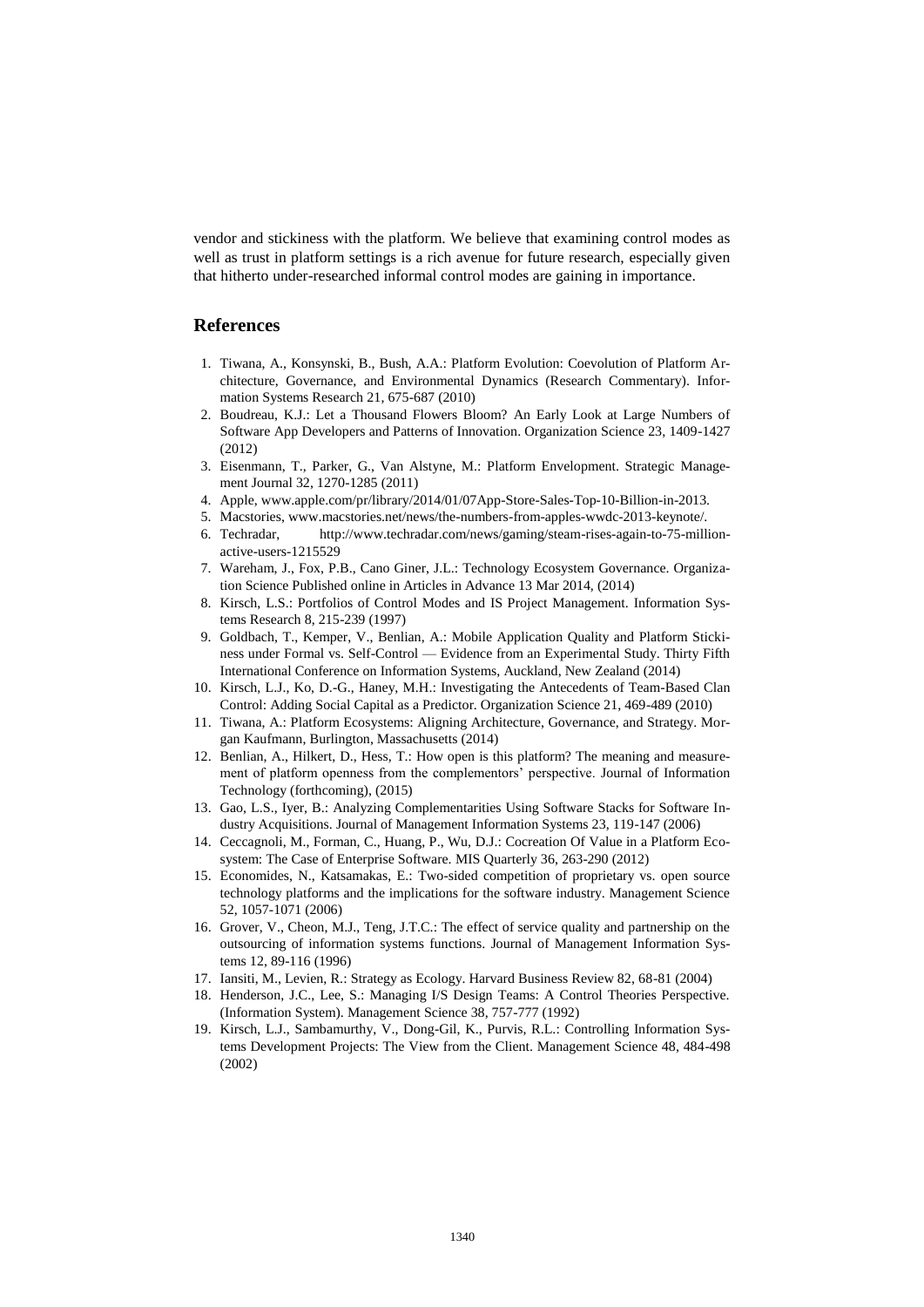- 20. Gregory, R.W., Beck, R., Keil, M.: Control Balancing In Information Systems Development Offshoring Projects. MIS Quarterly 37, 1211-A1214 (2013)
- 21. Tiwana, A., Keil, M.: Control in Internal and Outsourced Software Projects. Journal of Management Information Systems 26, 9-44 (2009)
- 22. Cardinal, L.B.: Technological Innovation in the Pharmaceutical Industry: The Use of Organizational Control in Managing Research and Development. Organization Science 12, 19-36 (2001)
- 23. Das, T.K., Teng, B.-S.: Trust, Control, and Risk in Strategic Alliances: An Integrated Framework. Organization Studies 22, 251-283 (2001)
- 24. Gallivan, M.J., Depledge, G.: Trust, control and the role of interorganizational systems in electronic partnerships. Information Systems Journal 13, 159-190 (2003)
- 25. Stewart, K.J., Gosaim, S.: The Impact of Ideology on Effectiveness in Open Source Software Developement Teams. MIS Quarterly 30, 291-314 (2006)
- 26. Inkpen, A.C., Currall, S.C.: The Coevolution of Trust, Control, and Learning in Joint Ventures. Organization Science 15, 586-599 (2004)
- 27. Gefen, D., Karahanna, E., Straub, D.W.: Trust and TAM in Online Shopping: An Integrated Model. MIS Quarterly 27, 51-90 (2003)
- 28. McKnight, D.H., Choudhury, V., Kacmar, C.: Developing and Validating Trust Measures for e-Commerce: An Integrative Typology. ISR 13, 334-359 (2002)
- 29. Mayer, R.C., David, J.H., Schoorman, F.D.: An Integrative Model of Organizational Trust. Academy of Management Journal 20, 709-734 (1995)
- 30. Janowicz, M., Noorderhaven, N.: Levels of Inter-Organizational Trust: Conceptualization and Measurement. In: Reinhard, B., Zaheer, A. (eds.) Handbook of Trust Research, vol. 1st ed. Edward Elgar Publishing, Inc., Cheltenham, UK (2006)
- 31. Zott, C., Amit, R., Donlevy, J.: Strategies for Value Creation in E-Commerce: Best Practice in Europe. European Management Journal 18, 463-475 (2000)
- 32. Ouchi, W.G.: A Conceptual Framework for the Design of Organizational Control Mechanisms. Management Science 25, 833-848 (1979)
- 33. Ouchi, W.G.: Markets, Bureaucracies, and Clans. Administrative Science Quarterly 25, 129-141 (1980)
- 34. Deci, E.L., Ryan, R.M.: The support of autonomy and the control of behavior. Journal of Personality and Social Psychology 53, 1024-1037 (1987)
- 35. Hackman, J.R., Oldham, G.R.: Motivation Through the Design of Work: Test of a Theory. Organizational Behavior & Human Performance 16, 250-279 (1976)
- 36. Sun, H.: Sellers' Trust and Continued Use of Online Marketplaces. Journal of the Association for Information Systems 11, 182-211 (2010)
- 37. Garbarino, E., Johnson, M.S.: The Different Roles of Satisfaction, Trust and Commitment in Customer Relationships. Journal of Marketing 63, 70-87 (1999)
- 38. Kumar, N., Stern, L.W., J.C., A.: Conducting interorganizational research using key informations. The Academy of Management Journal 36, 1633-1651 (1993)
- 39. Armstrong, J.S., Overton, T.S.: Estimating Nonresponse Bias in Mail Surveys. Journal of Marketing Research 14, 396-402 (1977)
- 40. Li, D., Browne, G., Wetherbe, J.: Why Do Internet Users Stick with a Specific Web Site? A Relationship Perspective. International Journal of Electronic Commerce 10, 105-141 (2006)
- 41. Söllner, M., Hoffmann, A., Maximilian Hirdes, E., Rudakova, L., Leimeister, S., Leimeister, J.M.: Towards a Formative Measurement Model for Trust. BLED Proceedings (2010)